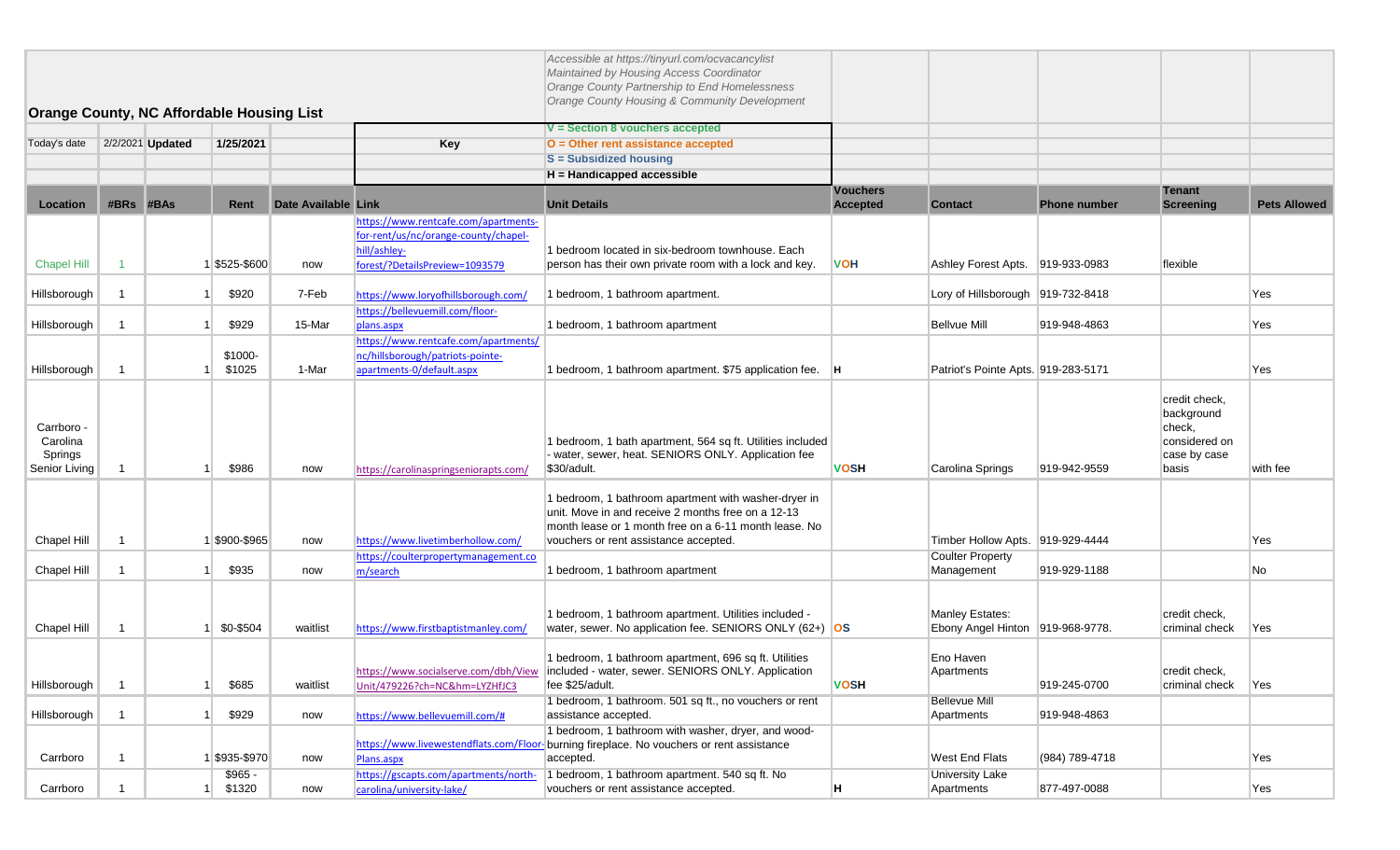| Location     | #BRs                    | #BAs | Rent              | Date Available Link |                                                                                                                            | <b>Unit Details</b>                                                                                                              | <b>Vouchers</b><br><b>Accepted</b> | <b>Contact</b>                   | <b>Phone number</b> | <b>Tenant</b><br><b>Screening</b>                                                                 | <b>Pets Allowed</b> |
|--------------|-------------------------|------|-------------------|---------------------|----------------------------------------------------------------------------------------------------------------------------|----------------------------------------------------------------------------------------------------------------------------------|------------------------------------|----------------------------------|---------------------|---------------------------------------------------------------------------------------------------|---------------------|
| Carrboro     | $\overline{\mathbf{1}}$ |      | \$965-<br>\$1220  | now                 | https://gscapts.com/apartments/north-<br>carolina/ridgewood/?y source=1 MTUy<br>OTEyOTgtNzE1LWxvY2F0aW9uLndlYnNp<br>dGU%3D | 1 bedroom, 1 bathroom apartment. 1st Floor. 540 sq ft.<br>No vouchers or rent assistance accepted.                               | H                                  | Ridgewood<br>Apartments          | 919-929-3821        | income 3x the<br>monthly rent,<br>credit<br>determines<br>security deposit,<br>rental history     | Yes                 |
| Chapel Hill  | $\overline{1}$          |      | \$999             | now                 | https://www.chapelviewapartments.co<br>m/                                                                                  | 1 bedroom, 1 bathroom, 697 sq ft. No vouchers, some<br>rent assistance accepted.                                                 | <b>OH</b>                          | <b>Chapel View</b><br>Apartments | 800-496-9196        | 2.5x monthly<br>rent, security<br>deposit<br>determined by<br>background<br>check                 | Yes                 |
| Chapel Hill  | $\overline{1}$          |      | \$1002-<br>\$1017 | now                 | ans                                                                                                                        | https://www.liveshadowood.com/floorpl 1 bedroom, 1 bathroom apartment with washer, dryer,<br>and wood burning fireplace in unit. |                                    | Shadowood<br>Apartments          | 919-626-8832        |                                                                                                   | Yes                 |
| Hillsborough | -1                      |      | \$977             | now                 | https://www.heritagenc.com/                                                                                                | 1 bedroom, 1 bathroom apartment, 811 sq ft., 3rd floor.<br>Flexible leases, 3 to 18 months.                                      |                                    | Heritage Apartments 919-296-5994 |                     | 3.5 X monthly<br>rent, background<br>check, credit<br>check, deposit<br>varies based on<br>credit | Yes                 |
| Chapel Hill  | $\overline{\mathbf{1}}$ |      | \$970-<br>\$1005  | now                 | https://www.zillow.com/b/crosstown-at-<br>chapel-hill-chapel-hill-nc-5Xk5RP/                                               | 1 bedroom, 1 bathroom apartment, 685 sq. ft.                                                                                     |                                    | Crosstown at Chapel<br>Hill      | 336-515-6296        |                                                                                                   | Yes                 |
| Chapel Hill  | $\overline{1}$          |      | \$980-1230        | now                 | https://gscapts.com/apartments/north-<br>carolina/kingswood/floorplans/carolina-<br>blue/#page                             | 1 bedroom, 1 bathroom first and second floor apartments<br>with washer/dryer.                                                    | Η                                  | Kingswood<br>Apartments          | 855-332-2680        | credit check,<br>criminal check,<br>income 2X the<br>rent                                         | Yes                 |
| Carrboro     | -1                      |      | \$989-<br>\$1059  | now                 | https://www.berkshire54.com/                                                                                               | 1 bedroom, 1 bathroom apartment, 814 sq ft. Application<br>fee \$50                                                              |                                    | Berkshire 54                     | 919-241-5286        | credit check,<br>background<br>check                                                              | Yes                 |
| Carrboro     | $\overline{2}$          |      | $1.5$ \$1,075     | 3/15/2021           | https://a2zrealty.appfolio.com/listings/d<br>etail/c9e841da-e0af-40e1-9853-<br>3099d521bd56                                | 2 bedroom, 1.5 bathroom apartment in Carrboro on the<br>bus line. Washer-dryer in unit                                           |                                    | A2Z Realty                       | 919-929-2185        |                                                                                                   |                     |
| Chapel Hill  | $\overline{2}$          | 1.5  | \$900             | Aug-21              | https://a2zrealty.appfolio.com/listings/d<br>etail/fe50b7aa-d69d-49d0-a41e-<br>cdb4c67c64ee                                | 1 bedroom, 1.5 bathroom condo at Tyler Creek.                                                                                    |                                    | <b>A2Z Realty</b>                | 919-929-2185        |                                                                                                   |                     |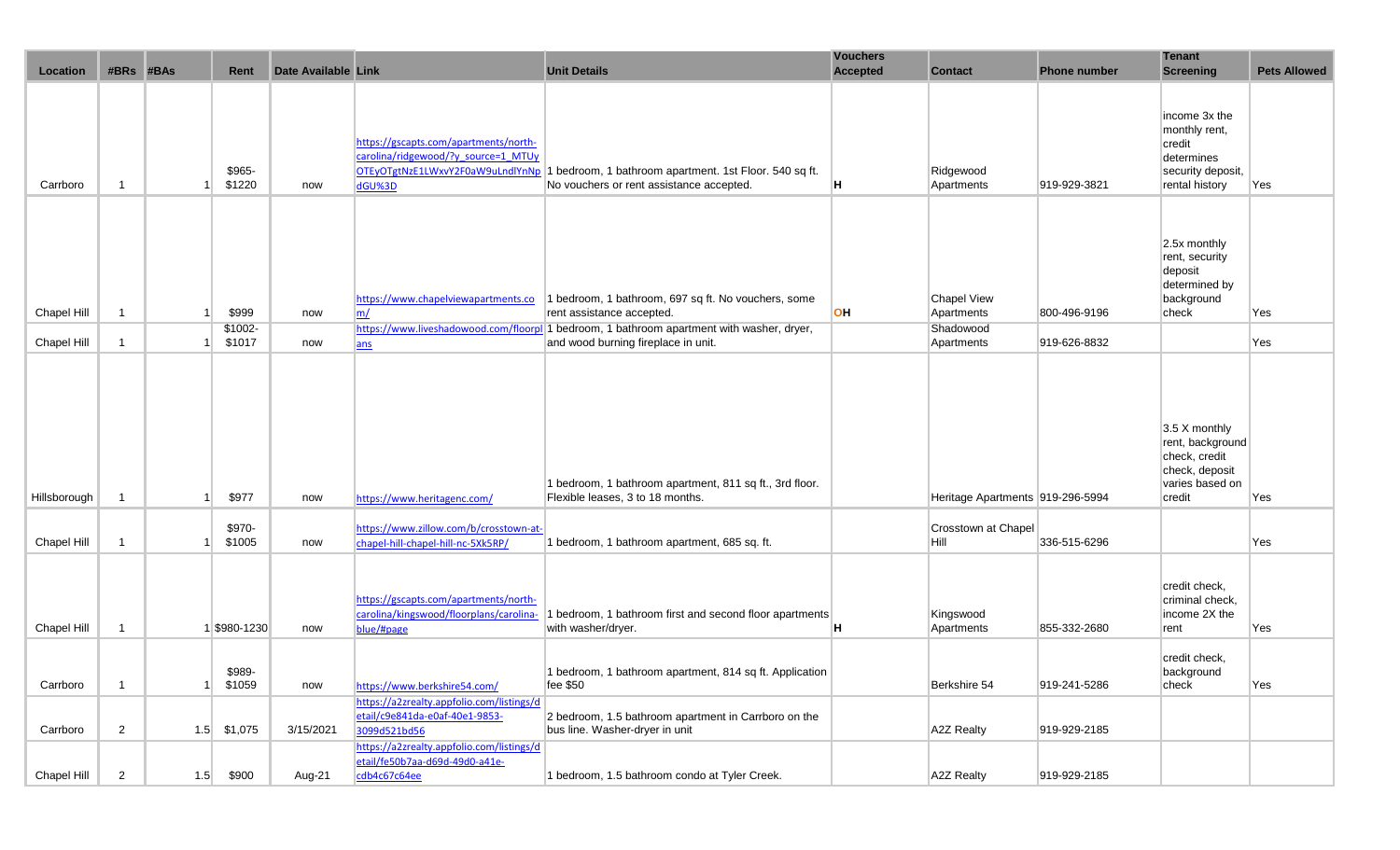|                    |                |                |               |                     |                                            |                                                                                                             | <b>Vouchers</b> |                                     |                        | <b>Tenant</b>              |                     |
|--------------------|----------------|----------------|---------------|---------------------|--------------------------------------------|-------------------------------------------------------------------------------------------------------------|-----------------|-------------------------------------|------------------------|----------------------------|---------------------|
| Location           | #BRs           | #BAs           | Rent          | Date Available Link |                                            | <b>Unit Details</b>                                                                                         | <b>Accepted</b> | <b>Contact</b>                      | <b>Phone number</b>    | <b>Screening</b>           | <b>Pets Allowed</b> |
|                    |                |                |               |                     |                                            |                                                                                                             |                 |                                     |                        |                            |                     |
|                    |                |                |               |                     |                                            |                                                                                                             |                 |                                     |                        |                            |                     |
|                    |                |                |               |                     |                                            |                                                                                                             |                 | <b>Preferred Realty</b>             | (919) 428-3116,        |                            |                     |
|                    |                |                |               |                     | http://www.preferredrealtyservices.net/    |                                                                                                             |                 | Services - Michael                  | michael@preferredrealt |                            |                     |
| Chapel Hill        | $\overline{2}$ | 1.5            | \$950         | now                 | rentals.html                               | 2 bedroom, 1.5 bathroom, 1st floor condo on the bus line                                                    |                 | Shulman                             | yservices.net          |                            | No                  |
|                    |                |                | \$1099-       |                     |                                            | https://www.liveshadowood.com/floorpl 2 bedroom, 2 bathroom apartment with washer, dryer                    |                 | Shadowood                           |                        |                            |                     |
| <b>Chapel Hill</b> | $\overline{2}$ | 2 <sup>1</sup> | \$1199        | now                 | ans                                        | and wood burning fireplace in unit.                                                                         | н               | Apartments                          | 919-626-8832           |                            | Yes                 |
|                    |                |                |               |                     |                                            |                                                                                                             |                 |                                     |                        |                            |                     |
|                    |                |                |               |                     | https://www.socialserve.com/dbh/View       | 2 bedroom, 1 bathroom apartment, 696 sq ft. Utilities<br>included - water, sewer. SENIORS ONLY. Application |                 | Eno Haven<br>Apartments             |                        | credit check.              |                     |
| Hillsborough       | 2              |                | 1 \$800-\$880 | now                 | Unit/479183?ch=NC&hm=KgHEsnnk              | fee \$25/adult.                                                                                             | <b>VOSH</b>     |                                     | 919-245-0700           | criminal check             | Yes                 |
|                    |                |                |               |                     | https://www.rentcafe.com/apartments/       |                                                                                                             |                 |                                     |                        |                            |                     |
|                    |                |                |               |                     | nc/hillsborough/patriots-pointe-           |                                                                                                             |                 |                                     |                        |                            |                     |
| Hillsborough       | $\overline{2}$ | 2 <sup>1</sup> | \$1,170       | 25-Feb              | apartments-0/default.aspx                  | 2 bedroom, 2 bathroom apartment. \$75 application fee                                                       | lΗ              | Patriot's Pointe Apts. 919-283-5171 |                        |                            | Yes                 |
|                    |                |                | \$1042-       |                     |                                            |                                                                                                             |                 |                                     |                        |                            |                     |
| Hillborough        | $\overline{2}$ |                | \$1293        | Now                 | https://www.loryofhillsborough.com/        | 2 bedroom, 1 bathroom apartment.                                                                            |                 | Lory of Hillsborough 919-732-8418   |                        |                            | Yes                 |
|                    |                |                |               |                     | https://www.zillow.com/homedetails/40      |                                                                                                             |                 |                                     |                        |                            |                     |
|                    |                |                |               |                     | 7-N-Columbia-St-Chapel-Hill-NC-            | 2 bedroom, 1 bathroom house close to downtown                                                               |                 |                                     |                        |                            |                     |
| Chapel Hill        | $\overline{2}$ |                | \$990         | 8-Feb               | 27516/50037464 zpid/                       | Chapel Hill.                                                                                                |                 | Louann Whatley                      | 919-928-6749           |                            | Yes                 |
|                    |                |                |               |                     |                                            |                                                                                                             |                 |                                     |                        |                            |                     |
|                    |                |                |               |                     |                                            |                                                                                                             |                 |                                     |                        |                            |                     |
|                    |                |                |               |                     |                                            |                                                                                                             |                 |                                     |                        | Applicants to              |                     |
|                    |                |                |               |                     |                                            |                                                                                                             |                 |                                     |                        | provide three              |                     |
|                    |                |                |               |                     | https://www.zillow.com/homedetails/11      |                                                                                                             |                 |                                     |                        | personal                   |                     |
|                    |                |                |               |                     | 4-Hill-St-N-Hillsborough-NC-               |                                                                                                             |                 |                                     |                        | references with            |                     |
| Hillsborough       | 2              |                | \$950         | now                 | 27278/50046915 zpid/                       | 2 bedroom, 1 bathroom house.                                                                                |                 | Steve Barclay                       | 919-443-6125           | application.               | Yes                 |
|                    |                |                |               |                     | https://www.zillow.com/homedetails/21      |                                                                                                             |                 |                                     |                        |                            |                     |
|                    |                |                |               |                     | 7-Greene-St-APT-3-Chapel-Hill-NC-          |                                                                                                             |                 | <b>Fonville Morisey</b>             |                        |                            |                     |
| Chapel Hill        | 2              | 2 <sup>1</sup> | \$1,000       | now                 | 27516/2076860554 zpid/                     | 2 bedroom, 2 bathroom townhouse, 1200 sq. ft.                                                               |                 | (Patrick Shin)                      | 919-942-4822           |                            |                     |
|                    |                |                |               |                     | https://www.zillow.com/homedetails/30      |                                                                                                             |                 |                                     |                        |                            |                     |
|                    |                |                |               |                     | 6-Mcmasters-St-B-Chapel-Hill-NC-           | 2 bedroom, 1 bathroom duplex close to downtown                                                              |                 | <b>Fonville Morisey</b>             |                        |                            |                     |
| Chapel Hill        | $\overline{2}$ |                | \$1,000       | now                 | 27516/2086214843_zpid/                     | Chapel Hill. 700 sq. ft.                                                                                    |                 | (Patrick Shin)                      | 919-942-4822           |                            |                     |
|                    |                |                |               |                     | https://bellaroserealty.appfolio.com/listi |                                                                                                             |                 |                                     |                        |                            |                     |
|                    |                |                |               |                     | ngs/detail/e335423b-2e19-46be-a649-        |                                                                                                             |                 |                                     |                        |                            |                     |
| Hillsborough       | $\overline{2}$ | 1              | \$775         | now                 | 1af89b3a6446                               | 2 bedroom, 1 bathroom apartment 663 sq. ft.                                                                 | <b>VO</b>       | <b>Bella Rose Realty</b>            | (919) 400-7465 Ext. 0  |                            | Yes                 |
|                    |                |                |               |                     | https://bellaroserealty.appfolio.com/listi |                                                                                                             |                 |                                     |                        | 650+ credit                |                     |
|                    |                |                |               |                     | ngs/detail/79f996c8-601b-426a-9097-        | 2 bedroom, 1 bathroom apartment with hardwood floors                                                        |                 |                                     |                        | score is                   |                     |
| Chapel Hill        | $\overline{2}$ |                | \$1,000       | now                 | 12d55eb98d17                               | throughout                                                                                                  |                 | <b>Bella Rose Realty</b>            | (919) 400-7465 Ext. 0  | required.                  | Yes                 |
|                    |                |                |               |                     |                                            |                                                                                                             |                 |                                     |                        |                            |                     |
|                    |                |                |               |                     |                                            |                                                                                                             |                 |                                     |                        |                            |                     |
|                    |                |                |               |                     | https://acornandoak.appfolio.com/listin    |                                                                                                             |                 | Acorn & Oak (Lisa                   |                        | 620+ credit                |                     |
|                    |                |                |               |                     | gs/detail/28b36a6f-ba90-40d2-9748-         |                                                                                                             |                 | Reitzes and Lizzy                   | lisa@acorn-oak.com     | score is<br>required. \$75 |                     |
| <b>Chapel Hill</b> | 2              | 1.5            | \$985         | now                 | abcebcab3629                               | 2 bedroom, 1.5 bathroom condo, 1,026 square feet.                                                           | <b>VO</b>       | DiLionardi)                         | 919.675.1444 x 26      | application fee            | Yes                 |
|                    |                |                |               |                     |                                            |                                                                                                             |                 |                                     |                        |                            |                     |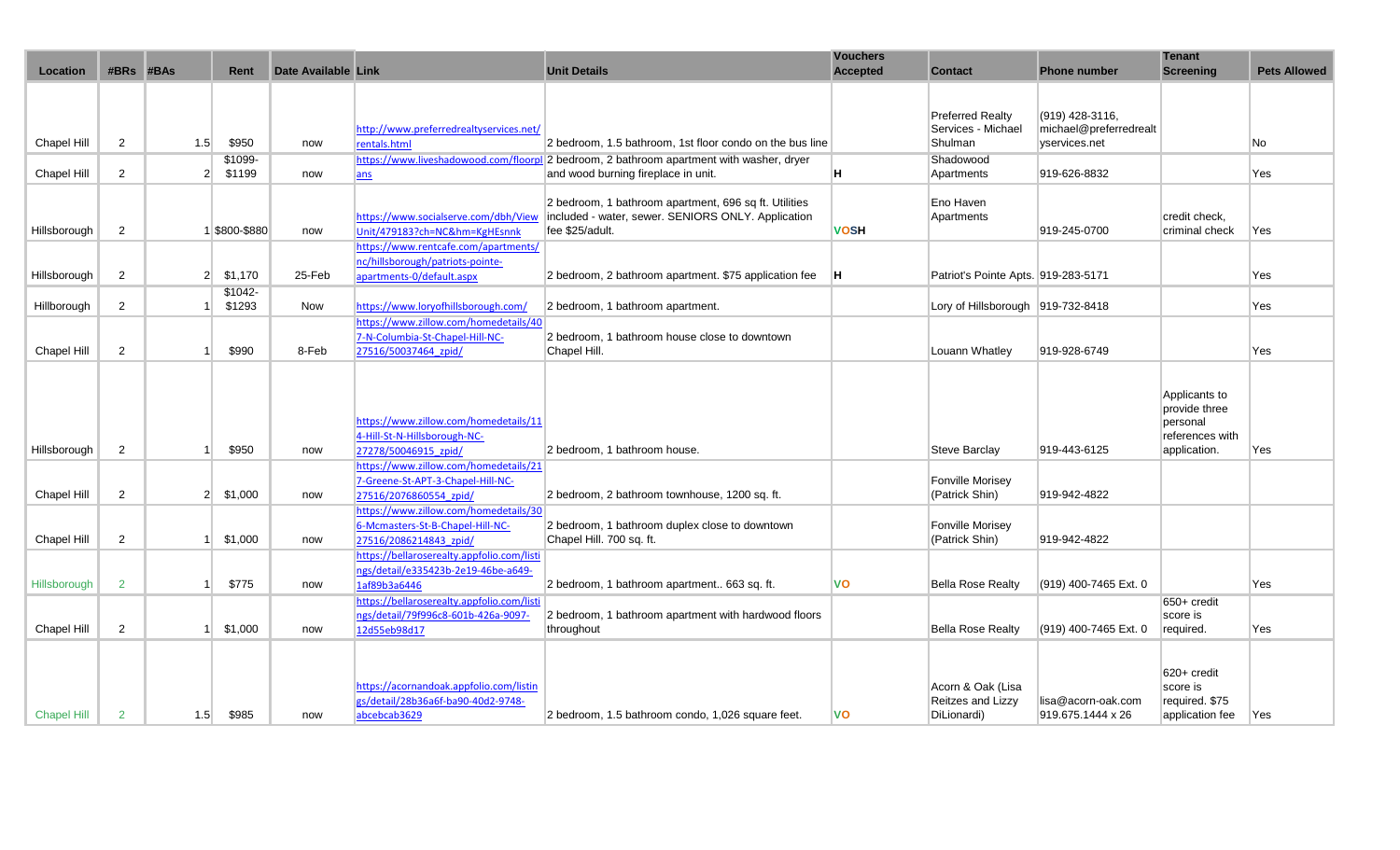| Location           | #BRs           | #BAs           | Rent                | Date Available Link |                                                                                                                            | <b>Unit Details</b>                                                                                                            | <b>Vouchers</b><br><b>Accepted</b> | <b>Contact</b>                                        | <b>Phone number</b>                     | <b>Tenant</b><br><b>Screening</b>                                                                 | <b>Pets Allowed</b> |
|--------------------|----------------|----------------|---------------------|---------------------|----------------------------------------------------------------------------------------------------------------------------|--------------------------------------------------------------------------------------------------------------------------------|------------------------------------|-------------------------------------------------------|-----------------------------------------|---------------------------------------------------------------------------------------------------|---------------------|
|                    |                |                |                     |                     |                                                                                                                            |                                                                                                                                |                                    |                                                       |                                         |                                                                                                   |                     |
| <b>Chapel Hill</b> | $\overline{2}$ |                | $1.5$ \$1,000       | now                 | https://acornandoak.appfolio.com/listin<br>gs/detail/370078f0-74b4-4520-837e-<br>89818430f6ee                              | 2 bedroom, 1.5 bathroom condo, 1,026 square feet.                                                                              | $\mathsf{v}\mathsf{o}$             | Acorn & Oak (Lisa<br>Reitzes and Lizzy<br>DiLionardi) | lisa@acorn-oak.com<br>919.675.1444 x 26 | 620+ credit<br>score is<br>required. \$75<br>application fee                                      | Yes                 |
| Chapel Hill        | $\overline{2}$ | 1.5            | \$850               | now                 |                                                                                                                            |                                                                                                                                |                                    | Ken Holland - Spring<br>Garden Apts                   | 919-619-0933                            |                                                                                                   |                     |
| Chapel Hill        | 2              | 2.5            | \$1,395             | now                 | https://acornandoak.appfolio.com/listin<br>gs/detail/a6d77965-f4b2-4860-8494-<br>a3511f586849                              | 2 bedroom, 2.5 bathroom condo, 1,252 square feet.                                                                              |                                    | Acorn & Oak<br>(Jeremy Smyth)                         | jeremy@acorn-oak.com                    |                                                                                                   | No                  |
| Chapel Hill        | 2              |                | $$1110-$<br>\$1640  | now                 | https://gscapts.com/apartments/north-<br>carolina/kingswood/?y source=1 MTUy<br>OTEyOTItNzE1LWxvY2F0aW9uLndlYnNp<br>$dGU=$ | 2 bedroom, 1 bathroom apartment. 667-796 sq ft. No<br>vouchers or rent assistance accepted. 6 to 14 month<br>leases available. |                                    | Kingswood<br>Apartments                               | 855-332-2680                            | credit check,<br>criminal check,<br>income 2X the<br>rent                                         | Yes                 |
| Chapel Hill        | $\overline{2}$ | 2 <sup>1</sup> | $$1,100-$<br>\$1250 | now                 | https://www.chapelviewapartments.co<br>m/                                                                                  | 2 bedroom, 2 bathroom, 932 sq ft. No vouchers, some<br>rent assistance accepted.                                               |                                    | <b>Chapel View</b><br>Apartments                      | 800-496-9196                            | 2.5x monthly<br>rent, security<br>deposit<br>determined by<br>background<br>check                 | Yes                 |
| Chapel Hill        | $\overline{2}$ |                | \$850               | now                 | https://a2zrealty.appfolio.com/listings/d<br>etail/cd6a15e0-7a38-40fe-94d7-<br>101ddf27f54c                                | 2 bedroom, 1 bathroom, 850 sq ft. No vouchers or rent<br>assistance accepted.                                                  |                                    | A2Z Realty                                            | (919) 929-2185                          |                                                                                                   |                     |
| Hillsborough       | 2              | 2 <sup>1</sup> | \$1,068             | now                 | https://www.heritagenc.com/                                                                                                | 2 bedroom, 2 bathroom apartment, 988 sq ft., Flexible<br>leases, 3 to 18 months.                                               |                                    | Heritage Apartments 919-296-5994                      |                                         | 3.5 X monthly<br>rent, background<br>check, credit<br>check, deposit<br>varies based on<br>credit | Yes                 |
| Carrboro           | $\overline{2}$ |                | \$989-<br>\$1029    | now                 | https://www.berkshire54.com/                                                                                               | 2 bedroom, 1 bathroom apartment, 1042 sq ft.<br>Application fee \$50.                                                          |                                    | Berkshire 54                                          | 919-241-5286                            | credit check,<br>background<br>check                                                              | Yes                 |
| Carrboro           | $\overline{c}$ | 2 <sup>2</sup> | \$1205-<br>\$1345   | waitlist            | https://www.collins-crossing.com/                                                                                          | 2 bedroom 2 bath apartment, 926 sq ft. Washer and<br>dryer in-unit.                                                            |                                    | <b>Collins Crossing</b>                               | 919-636-4470                            | credit check,<br>criminal check                                                                   | Yes                 |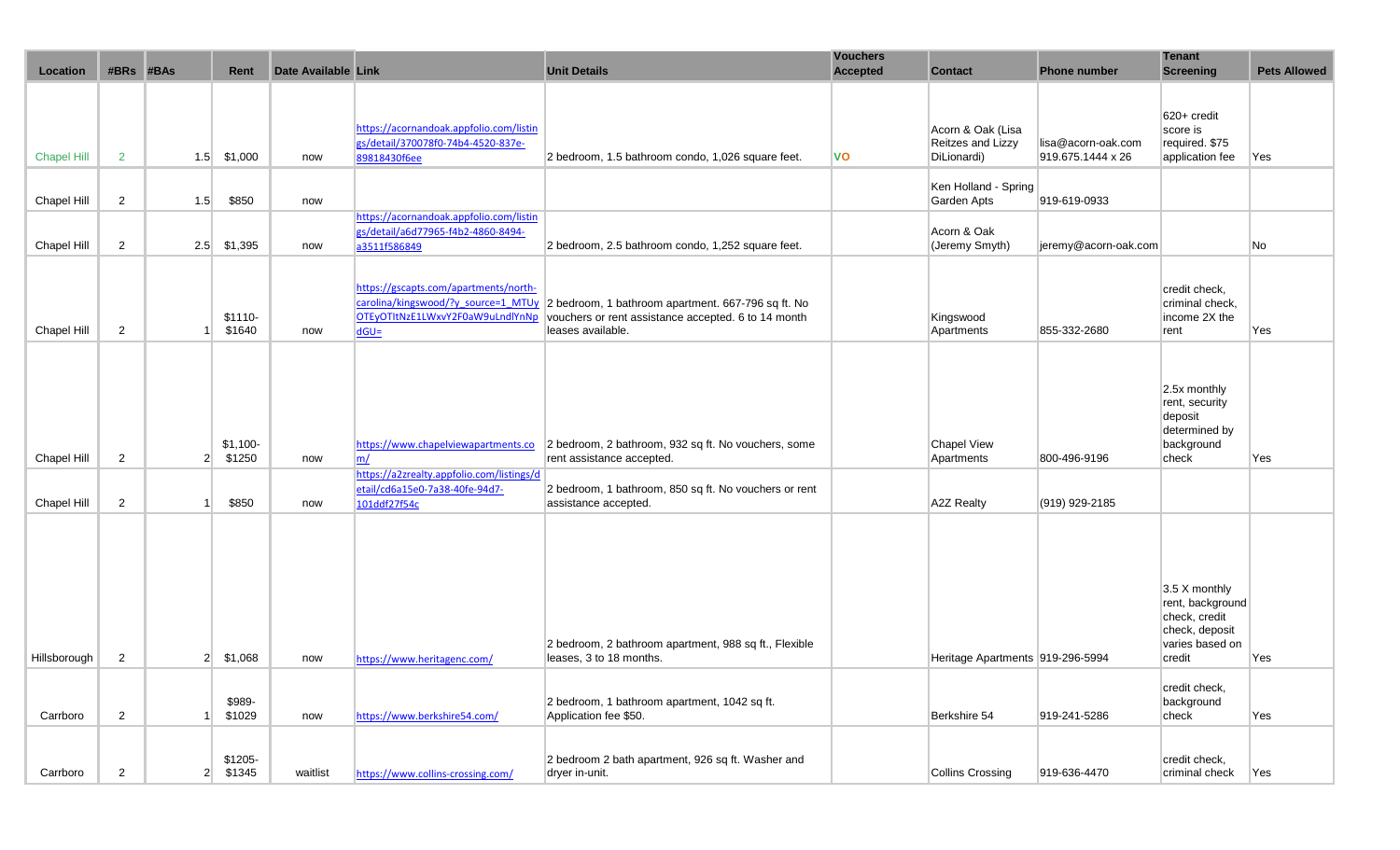| Location                                 | #BRs #BAs      |                | Rent                | Date Available Link |                                                                                                       | <b>Unit Details</b>                                                                                                                                                                          | <b>Vouchers</b><br><b>Accepted</b> | <b>Contact</b>                                               | <b>Phone number</b> | <b>Tenant</b><br><b>Screening</b>                                                              | <b>Pets Allowed</b> |
|------------------------------------------|----------------|----------------|---------------------|---------------------|-------------------------------------------------------------------------------------------------------|----------------------------------------------------------------------------------------------------------------------------------------------------------------------------------------------|------------------------------------|--------------------------------------------------------------|---------------------|------------------------------------------------------------------------------------------------|---------------------|
| Carrboro -<br>Carolina<br>Spring Senior  |                |                |                     |                     |                                                                                                       | 2 bedroom, 1 bath apartment, 803 sq ft. Utilities included<br>water, sewer, heat. SENIORS ONLY. Application fee                                                                              |                                    |                                                              |                     | credit check,<br>background<br>check,<br>considered on<br>case by case                         |                     |
| Living                                   | $\overline{2}$ |                | \$1,181             |                     | https://carolinaspringseniorapts.com/<br>https://www.apartments.com/111-w-                            | \$30/adult.<br>2 bedroom, 1 bathroom house with washer-dryer near                                                                                                                            | <b>VOSH</b>                        | Carolina Springs<br><b>Coulter Property</b>                  | 919-942-9559        | basis                                                                                          | with fee            |
| Carrboro                                 | $\overline{2}$ |                | \$1,250             | now                 | main-st-carrboro-nc/qq4k33z/                                                                          | downtown Carrboro                                                                                                                                                                            |                                    | Management                                                   | 984-261-0796        |                                                                                                | <b>No</b>           |
| Carrboro                                 | $\overline{2}$ |                | 2 \$960-970         | now                 | Plans.aspx                                                                                            | https://www.livewestendflats.com/Floor-2 bedroom, 2 bathroom with wood-burning fireplace. No<br>vouchers or rent assistance accepted.                                                        |                                    | West End Flats                                               | (984) 789-4718      |                                                                                                | Yes                 |
| Chapel Hill                              | $\overline{c}$ |                | 2 \$810-\$857       | now                 | als.com/                                                                                              | https://www.thelandingsatwinmorerent 2 bedroom 2 bath apartment. Utilities Included - water,<br>sewer.                                                                                       | <b>VOSH</b>                        | Landings at<br>Winmore                                       | 919-929-4454        | credit check,<br>background<br>check.<br>considered on<br>case by case<br>basis; no<br>smoking | No                  |
| Chapel Hill                              | $\overline{2}$ |                | \$879               | waitlist            | .com/                                                                                                 | https://www.adelaidewaltersapartments 2 bedroom, 1 bathroom apartment. 650 sq ft. SENIORS<br>ONLY. Utilities included - water, sewer.                                                        | <b>OSH</b>                         | <b>Adelaide Walters</b><br>Apartments: Ebony<br>Angel Hinton | 919.968.8018        | credit check,<br>background<br>check                                                           | Yes                 |
| Hillsborough -<br>McKinley<br>Apartments | 3              |                | \$1,015             | 3/1/2021            | https://acornandoak.appfolio.com/listin<br>gs/detail/98434af3-5ba0-4852-a551-<br>538f132ff4e5         | 3bd/1ba apartment close to downtown Hillsborough and<br>a close drive to I-85 & I-40. Water and septic is included<br>in rent.                                                               | N                                  | Acorn & Oak - Anne<br>Krohn                                  | anne@acorn-oak.com  | \$75 application<br>fee, \$1015<br>security deposit Yes                                        |                     |
| Chapel Hill                              | $\overline{2}$ |                | \$946-<br>\$1014    | now                 |                                                                                                       | https://www.glenlennoxapartments.com 2 bedroom, 1 bathroom apartment. 718 sq ft. No<br>vouchers or rent assistance accepted.                                                                 |                                    | Glenn Lennox Apts   844-262-2692                             |                     | credit check,<br>criminal check                                                                |                     |
| Carrboro                                 | 3              | 2 <sup>1</sup> | \$1,629             | waitlist            | https://www.collins-crossing.com/                                                                     | 3 bedroom 2 bath apartment, 1150 sq ft. Washer and<br>dryer in-unit.                                                                                                                         |                                    | <b>Collins Crossing</b>                                      | 919-636-4470        | credit check.<br>criminal check                                                                | Yes                 |
| Hillsborough                             | 3              | 2 <sup>1</sup> | \$1250-<br>\$1425   | now                 | https://www.rentcafe.com/apartments/<br>nc/hillsborough/patriots-pointe-<br>apartments-0/default.aspx | 3 bedroom, 2 bathroom apartment. \$75 application fee                                                                                                                                        | Iн.                                | Patriot's Pointe Apts. 919-283-5171                          |                     |                                                                                                |                     |
| Hillsborough                             | 3              | $1.5 - 2$      | $$1311 -$<br>\$1487 | now                 | https://www.loryofhillsborough.com/                                                                   | 3 bedroom apartment with floorplans for 1.5 or 2<br>bathrooms.                                                                                                                               |                                    | Lory of Hillsborough $(919)$ 732-8418                        |                     |                                                                                                | Yes                 |
| Efland                                   | 3              | 3 <sup>l</sup> | \$1,550             | 1-Mar               | Ln-Efland-NC-27243/88952264 zpid/                                                                     | zillow.com/homedetails/4906-Silver-Fox- 3 bedroom, 3 bathroom house on spacious lot. \$700<br>security deposit.                                                                              |                                    |                                                              | (704) 228-4439      |                                                                                                | Yes                 |
| Hillsborough                             | 3              | $\overline{2}$ | \$1,475             | now                 |                                                                                                       | 3 bedroom, 2 bath, 2-story house (1550 sq ft) with a front<br>porch and back deck near Orange High School on a half-<br>acre lot with Nonsmoking. Tenant responsible for utility<br>service. |                                    | Bonnie<br>Gates/Orange<br>Realty                             | 919-730-5044        |                                                                                                | No                  |